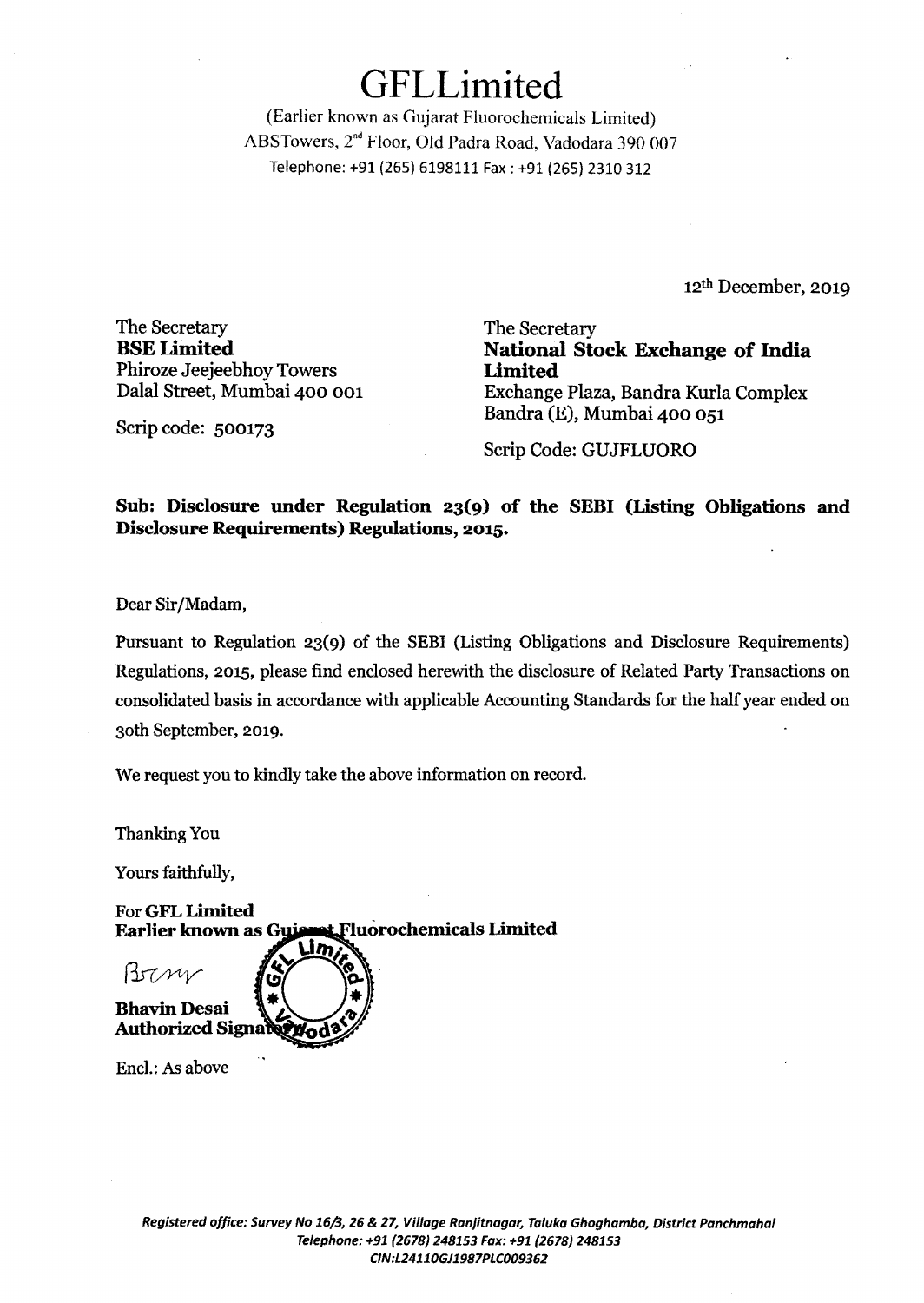# GFL LIMITED Related Party Disclosures on a Consolidated basis for the half year ended on 30th September, 2019

Related Party disclosures

#### (A) Where control exists:

#### Holding company –

Inox Leasing and Finance Limited

# (B) Other Related parties with whom there are transactions during the year:

### Fellow Subsidiary-

Gujarat Fluorochemicals Limited - (Earlier know as Inox Fluorochemicals Limited) - Subsidiary of Holding Company

## Associates of IWISL-

Wind One Renergy Private Limited Wind Two Renergy Private Limited Wind Three Renergy Private Limited Wind Four Renergy Private Limited Wind Five Renergy Private Limited Key Management Personnel-Mr. D K Jain (Managing Director) Mr. P K Jain (Director) Mr. V K Jain (Director) Mr.Shailendra Swarup (Director) Mr.Om Prakash Lohia (Director) Mr.Deepak Asher ( Director) Mr.Shanti Prasad Jain ( Director) Mr.Rajagopalan Doraiswami (Director) Ms.Vanita Bhargava (Director) Mr.Chandra Prakash Jain( Director) Mr. Devansh Jain- (Whole Time Director in Inox Wind Limited) Mr. Kailash Lal Tarachandani- (Whole Time Director) Mr. Alok Tandon – (Chief Executive Officer in Inox Leisure Limited) Mr.Siddharth Jain (Director) Mr. V.Sankaranarayanan - (Non Executive Director in IWL & IRL) Mr.Amit Jatia (Non Executive Director) Ms.Girija Balkrishnan Mr. Haigreve Khaitan – (Non Executive Director in Inox Leisure Limited) Mr. Kishore Biyani – (Non Executive Director in Inox Leisure Limited) Mr. Bhupesh Kumar Juneja- (Whole Time Director in Inox Renewables Limited) Ms. Pooja Paul - (Non Executive Director in IRL) Mr. Manoj Dixit - (Executive Director in Inox Wind Infrastructure Services Limited) Mr. Vineet Davis - (Executive Director in Inox Wind Infrastructure Services Limited) Mr. Mukesh Manglik - (Non Executive Director in IWISL) Mr. Mukesh Patni - (Non Executive Director in MSEIL) Ms. Bindu Saxena - (Non Executive Director in IWL) Enterprises over which a Key Management Personnel, or his relatives, have significant influence Inox India Private Limited Inox Air Products Private Limited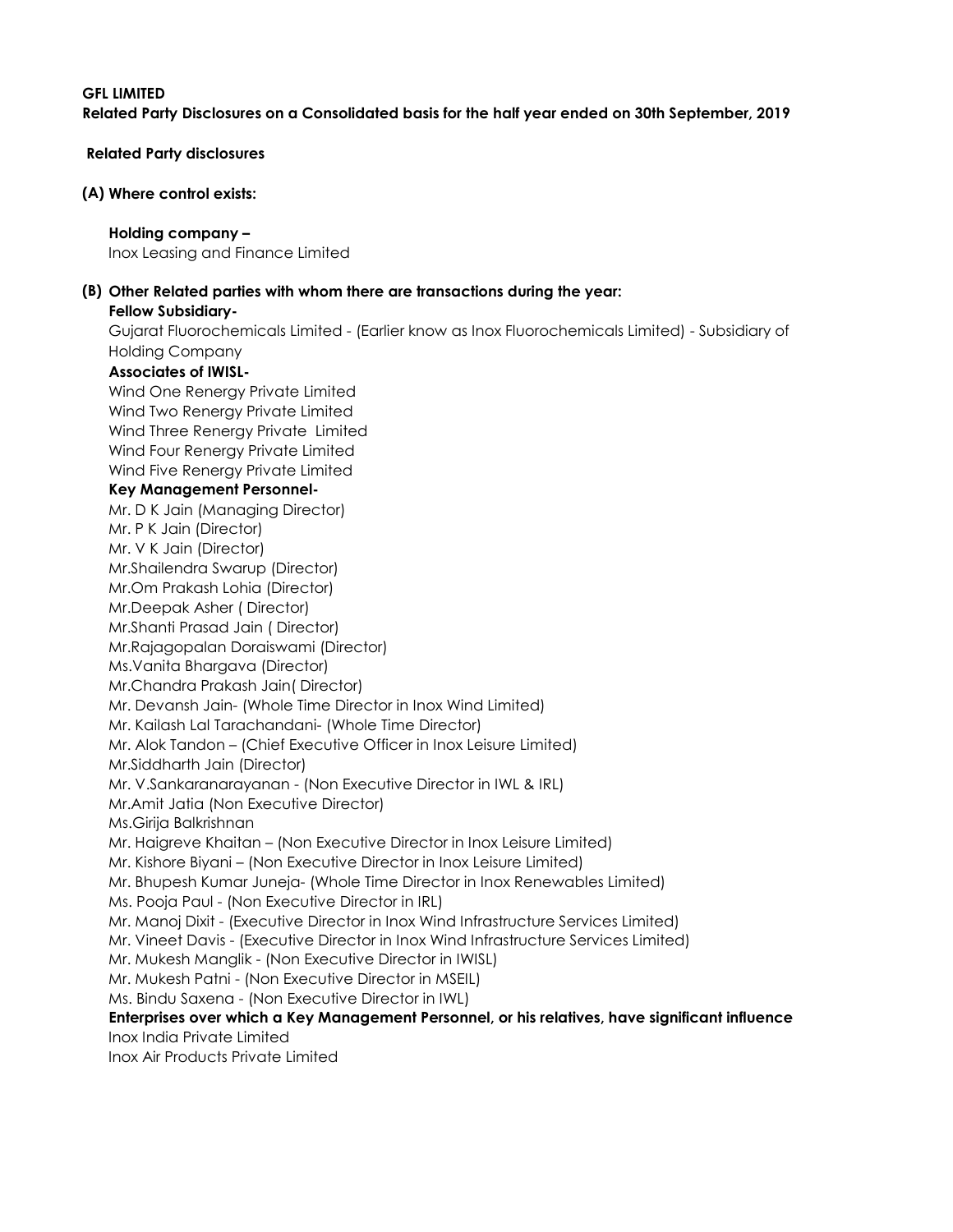# GFL LIMITED

Related Party Disclosures on a Consolidated basis for the half year ended on 30th September, 2019 Particulars of transactions **Rs.in Lakhs** Rs.in Lakhs

| <b>Particulars</b>                                                        | <b>Fellow</b><br><b>Subsidiary</b><br><b>Companies</b> | <b>Associates</b>                    | <b>Enterprises over</b><br>which KMP or his<br>relatives have<br>significant<br>influence | <b>Total</b>                         |
|---------------------------------------------------------------------------|--------------------------------------------------------|--------------------------------------|-------------------------------------------------------------------------------------------|--------------------------------------|
|                                                                           | <b>Half Year ended</b><br>30.09.2019                   | <b>Half Year ended</b><br>30.09.2019 | <b>Half Year ended</b><br>30.09.2019                                                      | <b>Half Year ended</b><br>30.09.2019 |
| A) Transactions during the year                                           |                                                        |                                      |                                                                                           |                                      |
| Sale of Goods                                                             |                                                        |                                      |                                                                                           |                                      |
| Inox Air Products Private Limited                                         |                                                        |                                      | 1.30                                                                                      | 1.30                                 |
| Wind One Renergy Private Limited                                          |                                                        | 4,725.93                             |                                                                                           | 4,725.93                             |
| Wind Two Renergy Private Limited                                          |                                                        | 5,156.74                             |                                                                                           | 5,156.74                             |
| Wind Three Renergy Private Limited                                        |                                                        | 1,780.11                             |                                                                                           | 1,780.11                             |
| Wind Five Renergy Private Limited                                         |                                                        | 16,975.79                            |                                                                                           | 16,975.79                            |
| <b>Total</b>                                                              |                                                        | 28,638.57                            | 1.30                                                                                      | 28,639.87                            |
| <b>Reimbursement of expenses</b><br>(paid)/Payments made on behalf of the |                                                        |                                      |                                                                                           |                                      |
| Company                                                                   |                                                        |                                      |                                                                                           |                                      |
| Gujarat Fluorochemicals Limited                                           | 328.01                                                 |                                      |                                                                                           | 328.01                               |
| <b>Total</b>                                                              | 328.01                                                 |                                      |                                                                                           | 328.01                               |
| Inter Corporate deposit given                                             |                                                        |                                      |                                                                                           |                                      |
| Wind One Renergy Private Limited                                          |                                                        | 0.04                                 |                                                                                           | 0.04                                 |
| Wind Three Renergy Private Limited                                        |                                                        | 20.83                                |                                                                                           | 20.83                                |
| Wind Four Renergy Private Limited                                         |                                                        | 0.04                                 |                                                                                           | 0.04                                 |
| Wind Five Renergy Private Limited                                         |                                                        | 0.03                                 |                                                                                           | 0.03                                 |
| <b>Total</b>                                                              |                                                        | $\overline{20.94}$                   |                                                                                           | 20.94                                |
| Interest Income On ICD                                                    |                                                        |                                      |                                                                                           |                                      |
| Wind One Renergy Private Limited                                          |                                                        | 0.03                                 |                                                                                           | 0.03                                 |
| Wind Three Renergy Private Limited                                        |                                                        | 3.97                                 |                                                                                           | 3.97                                 |
| <b>Total</b>                                                              |                                                        | 4.00                                 |                                                                                           | 4.00                                 |
| Interest Income On Non Convertible                                        |                                                        |                                      |                                                                                           |                                      |
| <b>IDebentures</b>                                                        |                                                        |                                      |                                                                                           |                                      |
| Wind Four Renergy Private Limited                                         |                                                        | 19.90                                |                                                                                           | 19.90                                |
| Wind Five Renergy Private Limited                                         |                                                        | 64.88                                |                                                                                           | 64.88                                |
| Total                                                                     |                                                        | 84.78                                |                                                                                           | 84.78                                |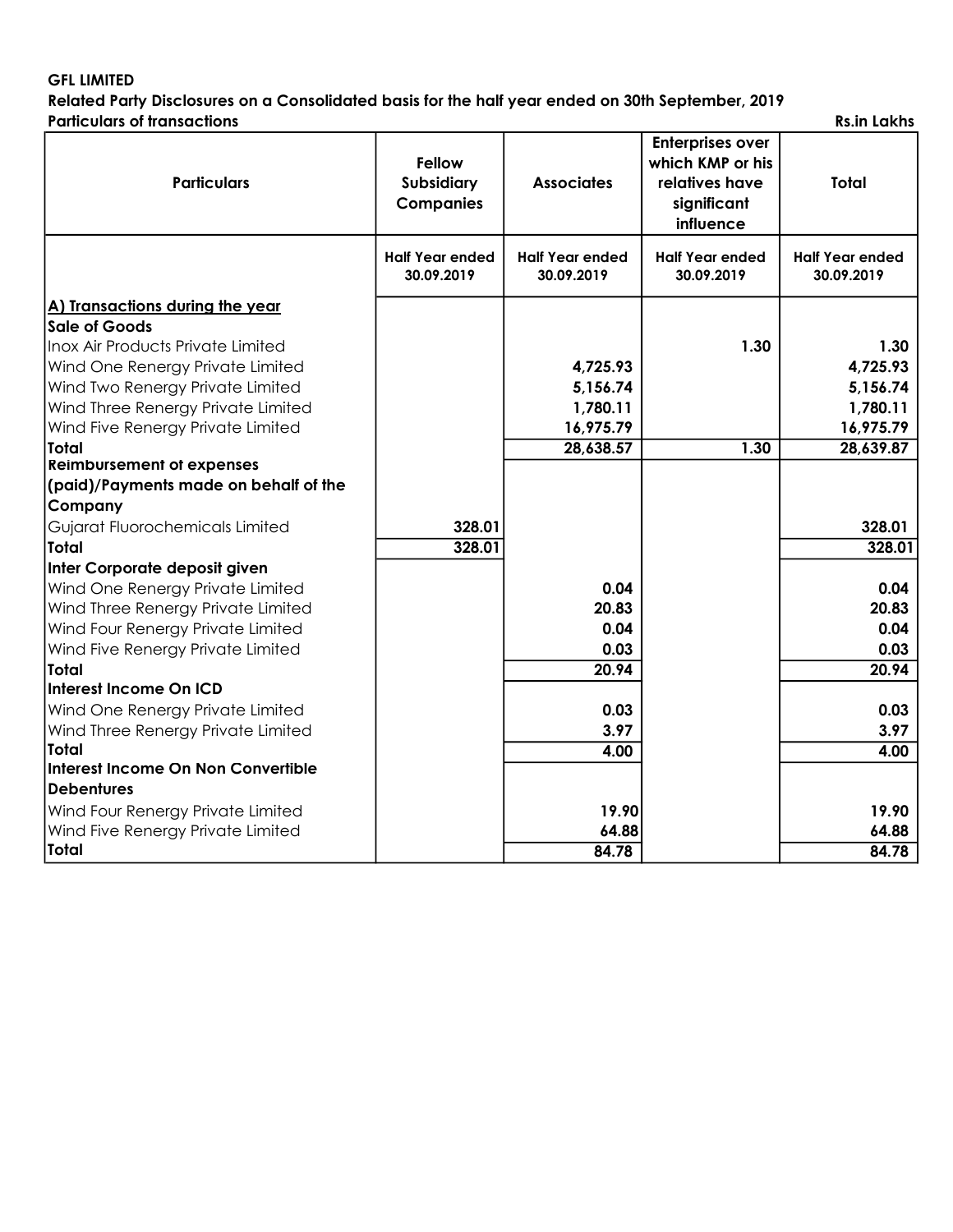# GFL LIMITED

Related Party Disclosures on a Consolidated basis for the half year ended on 30th September, 2019

|  | <b>Rs.in Lakhs</b> |
|--|--------------------|
|--|--------------------|

| <b>Particulars</b>                 | <b>Fellow Subsidiary</b><br><b>Companies</b> | <b>Associates</b>      | <b>Enterprises over</b><br>which KMP or<br>their relatives<br>have significant<br>influence | Total                  |
|------------------------------------|----------------------------------------------|------------------------|---------------------------------------------------------------------------------------------|------------------------|
|                                    | <b>Half Year ended</b>                       | <b>Half Year ended</b> | <b>Half Year ended</b>                                                                      | <b>Half Year ended</b> |
|                                    | 30.09.2019                                   | 30.09.2019             | 30.09.2019                                                                                  | 30.09.2019             |
| <b>B) Amounts outstanding</b>      |                                              |                        |                                                                                             |                        |
| Trade/Other Payables               |                                              |                        |                                                                                             |                        |
| Gujarat Fluorochemicals Limited    | 328.01                                       |                        |                                                                                             | 328.01                 |
| Total                              | 328.01                                       |                        |                                                                                             | 328.01                 |
| <b>Advance From Customers</b>      |                                              |                        |                                                                                             |                        |
| Wind Four Renergy Private Limited  |                                              | 4,269.13               |                                                                                             | 4,269.13               |
| Total                              |                                              | 4,269.13               |                                                                                             | 4,269.13               |
| <b>Amounts Receivable</b>          |                                              |                        |                                                                                             |                        |
| a) Trade /Other Receivables        |                                              |                        |                                                                                             |                        |
| Inox India Private Limited         |                                              |                        | 0.29                                                                                        | 0.29                   |
| Wind One Renergy Private Limited   |                                              | 2,680.49               |                                                                                             | 2,680.49               |
| Wind Two Renergy Private Limited   |                                              | 6,922.69               |                                                                                             | 6,922.69               |
| Wind Three Renergy Private Limited |                                              | 1,080.72               |                                                                                             | 1,080.72               |
| Wind Five Renergy Private Limited  |                                              | 26,281.39              |                                                                                             | 26,281.39              |
| Total                              |                                              | 36,965.29              | 0.29                                                                                        | 36,965.58              |
| b) Non-convertible Debenture given |                                              |                        |                                                                                             |                        |
| Wind Five Renergy Private Limited  |                                              | 2,089.42               |                                                                                             | 2,089.42               |
| lTotal                             |                                              | 2,089.42               |                                                                                             | 2,089.42               |
| c) Inter Corporate Deposit given   |                                              |                        |                                                                                             |                        |
| Wind One Renergy Private Limited   |                                              | 0.45                   |                                                                                             | 0.45                   |
| Wind Three Renergy Private Limited |                                              | 72.57                  |                                                                                             | 72.57                  |
| Wind Four Renergy Private Limited  |                                              | 0.04                   |                                                                                             | 0.04                   |
| Wind Five Renergy Private Limited  |                                              | 0.03                   |                                                                                             | 0.03                   |
| Total                              |                                              | 73.09                  |                                                                                             | 73.09                  |
| d) Interest Accrued                |                                              |                        |                                                                                             |                        |
| Wind One Renergy Private Limited   |                                              | 0.09                   |                                                                                             | 0.09                   |
| Wind Three Renergy Private Limited |                                              | 5.20                   |                                                                                             | 5.20                   |
| Total                              |                                              | 5.29                   |                                                                                             | 5.29                   |